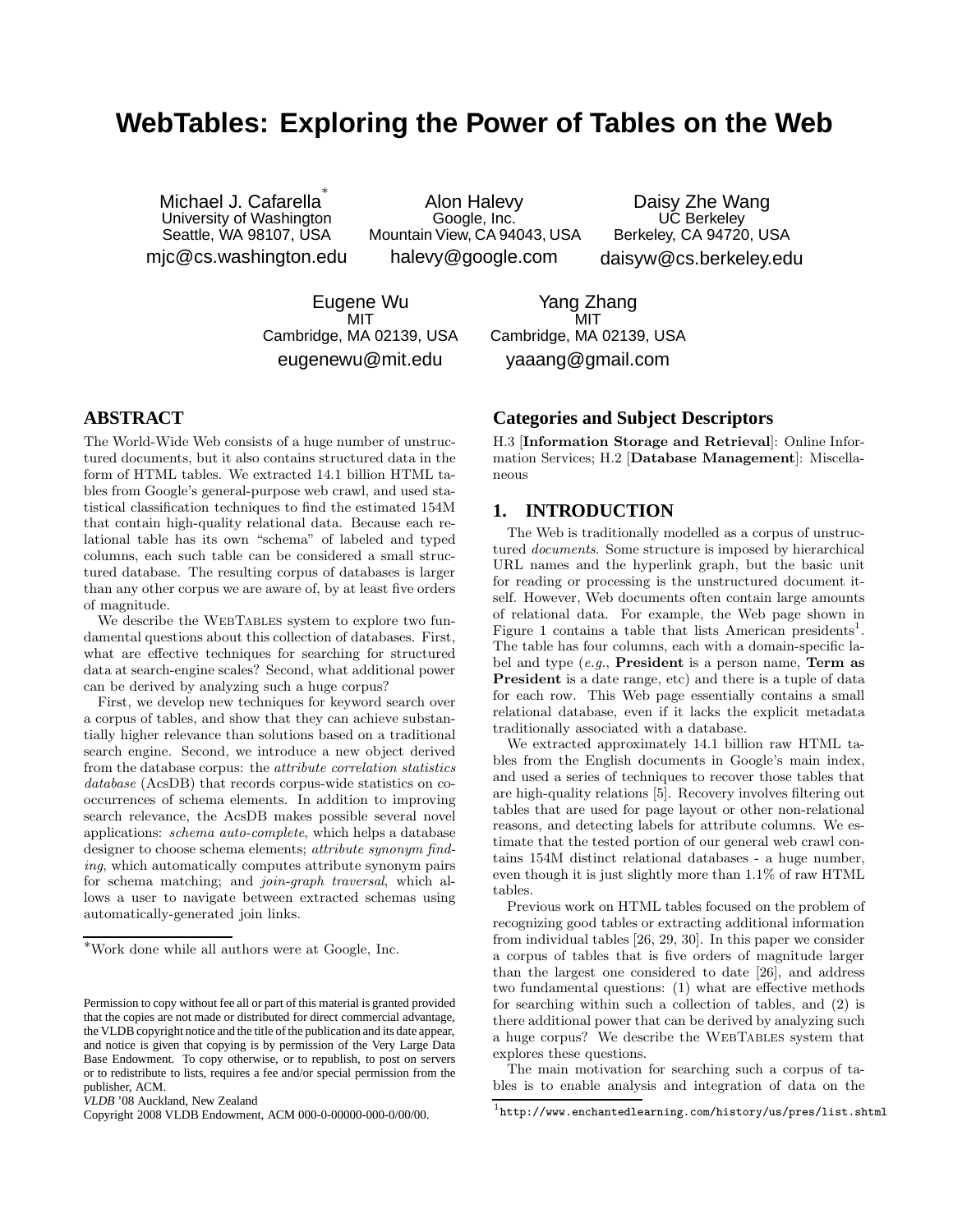

Figure 1: A typical use of the table tag to describe relational data. The relation here has a schema that is never explicitly declared but is obvious to a human observer, consisting of several typed and labeled columns. The navigation bars at the top of the page are also implemented using the table tag, but clearly do not contain relational-style data. The automatically-chosen WebTables corpus consists of 41% true relations, and contains 81% of the true relations in our crawl (as seen in Table 1). (The raw HTML table corpus consists of 1.1% true relations.)

Web. In particular, there is a recent flurry of tools for visualizing structured data and creating mashups on the Web (e.g., many-eyes.com swivel.com, Yahoo Pipes, Microsoft Popfly). Users of such tools often search the Web for good tabular data in a variety of domains. As further evidence of user demand for structured data, a scan over a randomlychosen 1-day log of Google's queries revealed that for close to 30 million queries, users clicked on results that contained tables from our filtered relational corpus. This is a very large absolute number of queries, even if the fraction of overall web queries is small (for commercial reasons, we cannot release the actual fraction).

Document search engines are commonplace, and researchers have studied the problem of keyword ranking for individual tuples within a database [2, 14]. However, to perform relation ranking, i.e., to sort relations by relevance in response to a user's keyword search query, WebTables must solve the new problem of ranking millions of individual databases, each with a separate schema and set of tuples. Relation ranking poses a number of difficulties beyond web document ranking: relations contain a mixture of "structural" and related "content" elements with no analogue in unstructured text; relations lack the incoming hyperlink anchor text that helps traditional search; and PageRank-style metrics for page quality cannot distinguish between tables of widely-varying quality found on the same web page. Finally, relations contain text in two dimensions and so many cannot be efficiently queried using the standard inverted index.

We describe a ranking method that combines table-structureaware features (made possible by the index) with a novel query-independent table coherency score that makes use of corpus-wide schema statistics. We show that this approach gives an 85-98% improvement in search quality over a naïve approach based on traditional search engines.

To validate the power of WebTables's corpus, we de-

scribe the *attribute correlation statistics database*,  $(ACSDD)$ , which is a set of statistics about schemas in the corpus. In addition to improving WebTables's ranking, we show that we can leverage the ACSDb to offer unique solutions to schema-level tasks. First, we describe an algorithm that uses the ACSDb to provide a schema auto-complete tool to help database designers choose a schema. For example, if the designer inputs the attribute stock-symbol, the schema auto-complete tool will suggest company, rank, and sales as additional attributes. Unlike set-completion (e.g., Google Sets) that has been investigated in the past, schema autocomplete looks for attributes that tend to appear in the same schema (i.e., horizontal completion).

Second, we use the **ACSDb** to develop an *attribute syn*onym finding tool that automatically computes pairs of schema attributes that appear to be used synonymously. Synonym finding has been considered in the past for text documents [15], but finding synonyms among database attributes comprises a number of novel problems. First, databases use many attribute labels that are nonexistent or exceedingly rare in natural language, such as abbreviations (e.g.,  $\mathbf{hr}$  for home run) or non-alphabetic sequences  $(e.g., \text{tel-#})$ ; we cannot expect to find these attributes in either thesauri or natural text. Second, the context in which an attribute appears strongly affects its meaning; for example, name and filename are synonymous, but only when name is in the presence of other file-related attributes. If name is used in the setting of an address book, it means something quite different. Indeed, two instances of name will only be synonymous if their co-attributes come from the same domain. We give an algorithm that automatically detects synonymy with very high accuracy. For example, our synonym-finder takes an input domain and gives an average of four correct synonym pairs in its first five emitted pairs, substantially improving on performance by Lin and Pantel's linguistic-synonym DIRT system [15].

Finally, we show how to use the **ACSDb** for *join-graph* traversal. This tool can be used to build a "schema explorer" of the massive WebTables corpus that would again be useful for database designers. The user should be able to navigate from schema to schema using relational-style join links (as opposed to standard hypertext links that connected related documents).

Our extracted tables lack explicit join information, but we can create an approximation by connecting all schemas that share a common attribute label. Unfortunately, the resulting graph is hugely "busy"; a single schema with just two or three attributes can link to thousands of other schemas. Thus, our set of schemas is either completely disconnected (in its original state) or overly-connected (if we synthesize links between attribute-sharing schemas). It would be more useful to have a graph with a modest number of meaningful links. To address this problem, we introduce an ACSDbbased method that clusters together related schema neighbors.

A distinguishing feature of the ACSDb is that it is the first time anyone has compiled such large amounts of statistical data about relational schema usage. Thus we can take data-intensive approaches to all of the above-listed applications, similar in spirit to recent efforts on machine translation [4] and spell-correction that leverage huge amounts of data. We note that the idea of making use of a large number of schemas was initially proposed in [16] for the improving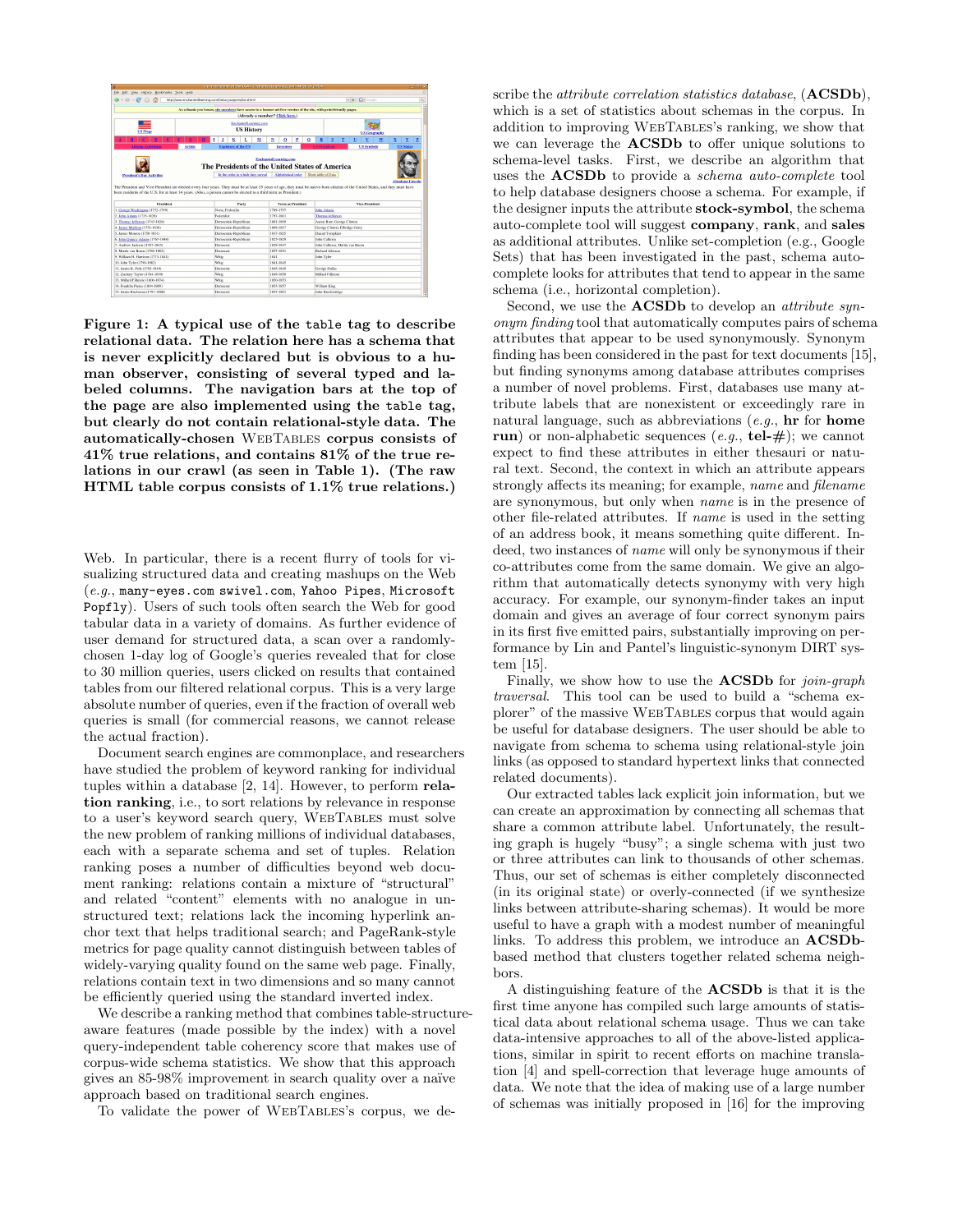schema matching. Our work is distinguished in that we consider a corpus that is several orders of magnitude larger, and we leverage the corpus more broadly. (Our synonym finder can be used for schema matching, but we do not explore that here.)

Before we proceed, we distinguish between the data we manage with WEBTABLES and the deep web. The WEBTAbles system considers HTML tables that are already surfaced and crawlable. The deep web refers to content that is made available through filling HTML forms. The two sets of data intersect, but neither contains the other. There are many HTML tables that are not behind forms (only about 40% of the URLs in our corpus are parameterized), and while some deep-web data is crawlable, the vast majority of it is not (or at least requires special techniques, such as those described in [13]). (Thus, we believe at least 60% of our data comes from non-deep-web sources.) In contrast to the work we describe in this paper, deep web research questions focus on identifying high quality forms and automatically figuring out how to query them in a semantically meaningful fashion. In addition to HTML tables and the deep web, there are many kinds of structure on the Web [18]. In this paper we will only consider the table tag.

This paper focuses on the extracted table corpus, how to provide search-engine-style access to this huge volume of structured data, and on the ACSDb and its applications. We do not study how to match or integrate the table data, though we have done so elsewhere [5].

The remainder of this paper is organized as follows. Section 2 describe our basic model and the ACSDb. In Section 3, we describe how to rank tables in response to keyword query on WEBTABLES. Section 4 covers our three novel ACSDb applications: schema auto-complete, attribute synonym finding, and join-graph discovery. We present experimental evaluations in Section 5, and conclude with discussions of related and future work (Sections 6 and 7).

#### **2. DATA MODEL**

We begin by describing the set of relations we extract from the web crawl, and the statistics we store in the attribute correlation statistics database (ACSDb).

# **2.1 Extracted Relations**

The corpus of relational databases that is contained within the set of raw HTML tables is hugely valuable, containing data drawn from millions of sites and across a vast array of topics. Unfortunately, most HTML tables are not used for relational data (but instead are used for, e.g., page layout). There is no straightforward technical test (e.g., constraintchecking) we can apply to an HTML table to determine whether it contains relational data - the question is one of human judgment. However, there are a number of machinedetectable features (e.g., columns that have a consistent type, relatively few empty cells) that usually accompany a relational table.

We wrote a system, described in [5], that combines handwritten detectors and statistically-trained classifiers to filter relational tables from non-relational ones. We generated training and test data for our relational-table detection system by asking two independent judges to mark a series of HTML tables on a 1-5 "relational quality" scale; any table that received an average score of 4 or above was deemed relational, and a table with a lower score was deemed non-



Figure 2: The WEBTABLES relation extraction pipeline. About 1.1% of the raw HTML tables are true relations.

| Relational Filtering |           |        |  |  |
|----------------------|-----------|--------|--|--|
| true class           | Precision | Recall |  |  |
| relational           | 0.41      | 0.81   |  |  |
| non-relational       | 0.98      | 0.87   |  |  |
| Metadata Detection   |           |        |  |  |
|                      |           |        |  |  |
| true class           | Precision | Recall |  |  |
| $has$ -metadata      | 0.89      | 0.85   |  |  |

Table 1: A summary of the WEBTABLES relation extractor's performance.

relational. We also built a separate trained detector that runs on all tables that have been classified as relational and extracts any embedded metadata (such as the first row in the table in Figure 1). The extraction pipeline is pictured in Figure 2.

Table 1 summarizes the performance of our relation-filter and metadata-detector, which yields more than 125M highquality relations from our original web crawl. We tuned the relation-filter for relatively high recall and low precision, so that we lose relatively few true relations. We rely on downstream applications to gracefully handle the non-relational tables admitted by the filter<sup>2</sup>. The metadata-detector is tuned to equally weigh recall and precision. Except for the specifically-tuned true-relation precision, performance of our system is roughly similar to other domain-independent information extraction systems, such as KnowItAll and Snowball [11, 1].

As described in [5], the actual extraction process is quite involved, and is not germane to our current discussion. Here we simply assume we have a corpus,  $R$ , of databases, where each database is a single relation. For each relation,  $R \in \mathcal{R}$ , we have the following:

- the url  $R_u$  and offset  $R_i$  within the page from which R was extracted.  $R_u$  and  $R_i$  uniquely define R.
- the schema,  $R_{\mathcal{S}}$ , which is an ordered list of attribute labels. For example, the table in Figure 1 has the attributes  $R_S = [\text{President}, \text{Party}, \ldots]$ . One or more

<sup>2</sup>The relational ranker should give low-quality relations a poor rank as a natural by-product of keyword-relevance ranking. For applications driven by attribute statistics, incorrectly-admitted relations do not have an organized "schema" of attribute labels and should not bias the statistics in a coherent way, even if the metadata-detector incorrectly recognizes the schema. Despite a flawed relational filter, a hand-examination of the  $300$  most-common metadata strings shows that all are reasonable attribute labels.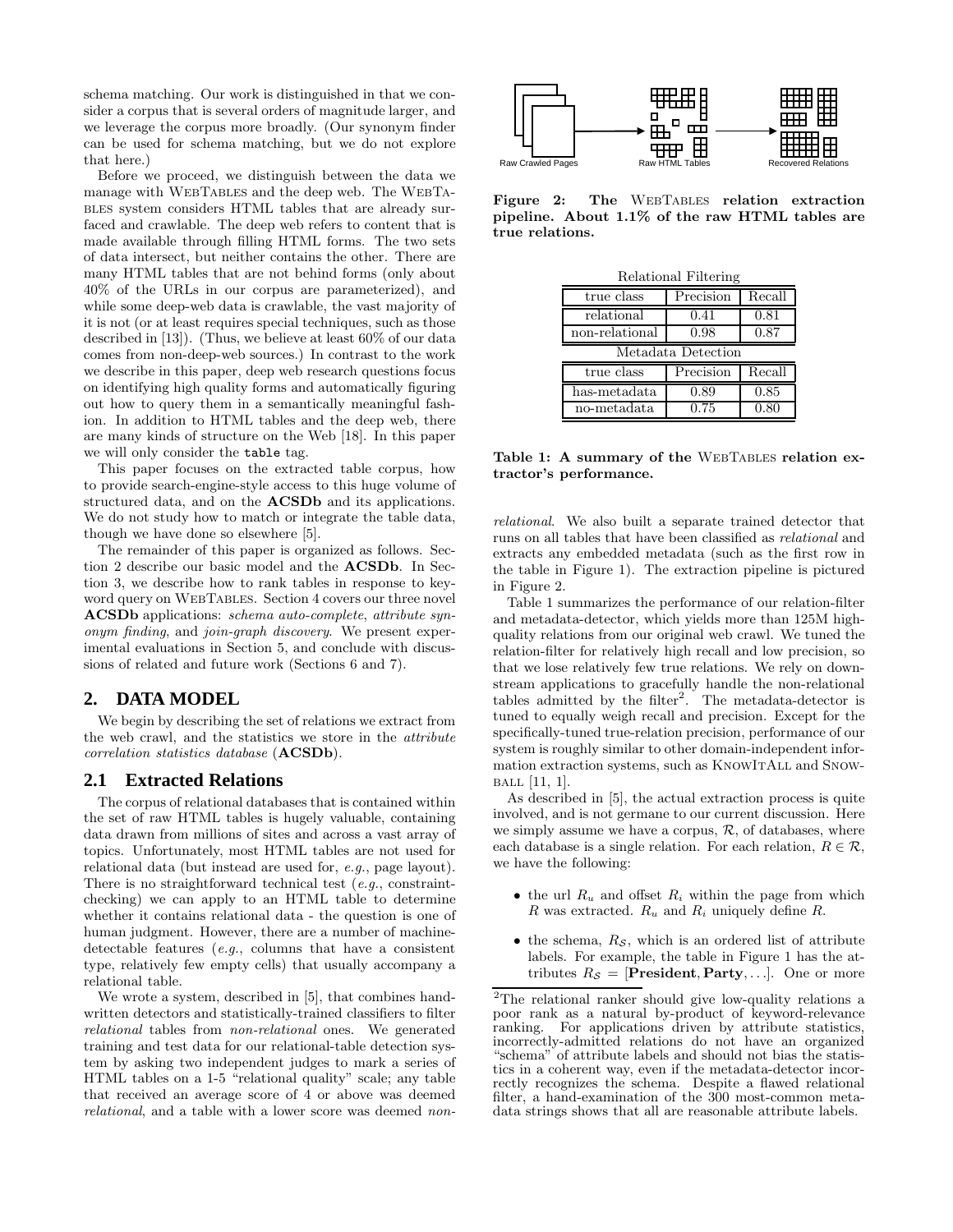elements of  $R_s$  may be empty strings (e.g., if the table's schema cannot be recovered).

• a list of tuples,  $R_{\mathcal{T}}$ . A tuple t is a list of data strings. The size of a tuple t is always  $|R_{\mathcal{S}}|$ , though one or more elements of t may be empty strings.

In Section 3 we describe how to find relevant tables in such a huge corpus.

#### **2.2 Attribute Correlation Statistics**

The sheer size of our corpus also enables us to compute the first large-scale statistical analysis of how attribute names are used in schemas, and to leverage these statistics in various ways.

For each unique schema  $R<sub>S</sub>$ , the **ACSDb** contains a frequency count that indicates how many relations express that schema. We assume two schemas are identical if they contain same attributes (regardless of their order of appearance in the source page). In other words, the  $ACSDD \mathcal{A}$  is a set of pairs of the form  $(R<sub>S</sub>, c)$ , where  $R<sub>S</sub>$  is a schema of a relation in  $\mathcal{R}$ , and c is the number of relations in  $\mathcal{R}$  that have the schema  $R_{\mathcal{S}}$ .

Extracting the  $ACSDb$  given the corpus  $R$  of extracted relations is straightforward, as described below. Note that if a schema appears multiple times under URLs with a single domain name, we only count the schema once; we thus prevent a single site with many similar pages from swamping the schema statistics. (We also perform some small datacleaning steps, such as canonicalizing punctuation and stripping out obvious non-attribute strings, such as URLs.)

**Function** create $\text{ACS}(\mathcal{R})$ :  $\mathcal{A} = \{\}\$  $seen Domains = \{\}$ for all  $R \in \mathcal{R}$  do if  $getDomain(R.u) \notin seenDomains[R.S]$  then  $seen Domains[R.S].add(getDomain(R.u))$  $A[R.S] = A[R.S] + 1$ end if end for

After removing all attributes and all schemas that appear only once in the entire extracted relation corpus, we computed an ACSDb with 5.4M unique attribute names and 2.6M unique schemas. Unsurprisingly, a relatively small number of schemas appear very frequently, while most schemas are rare (see the distribution of schemas in Figure 3).

The ACSDb is simple, but it critically allows us to compute the probability of seeing various attributes in a schema. For example,  $p(address)$  is simply the sum of all counts c for pairs whose schema contains address, divided by the total sum of all counts. We can also detect relationships between attribute names by conditioning an attribute's probability on the presence of a second attribute. For example, we can compute  $p(address|name)$  by counting all the schemas in which "address" appears along with "name" (and normalizing by the counts for seeing "name" alone). As we will see in Sections 3.1 and 4, we can use these simple probabilities to build several new and useful schema applications.

We next describe the WEBTABLES relation search system, which uses features derived from both the extracted relations and from the ACSDb. Afterwards, in Section 4, we will discuss **ACSDb** applications that are more broadly applicable to traditional database tasks. Indeed, we believe



Figure 3: Distribution of frequency-ordered unique schemas in the ACSDb, with rank-order on the xaxis, and schema frequency on the y-axis. Both rank and frequency axes have a log scale.

- 1: **Function** naiveRank $(q, k)$ :
- 2: let  $U = \text{urls from web search for query } q$

3: for  $i = 0$  to k do

4: **emit** getRelations( $\mathcal{U}[i]$ )

5: end for

Figure 5: Function naïveRank: it simply uses the top  $k$  search engine result pages to generate relations. If there are no relations in the top  $k$  search results, naïveRankwill emit no relations.

the ACSDb will find many uses beyond those described in this paper.

# **3. RELATION SEARCH**

Even the largest corpus is useless if we cannot query it. The WebTables search engine allows users to rank relations by relevance, with a search-engine-style keyword query as input. Figure 9 shows the WebTables search system architecture, with the index of tables split across multiple back-end servers.

As with a web document search engine, WEBTABLES generates a list of results (which is usually much longer than the user wants to examine). Unlike most search engines, WebTables results pages are actually useful on their own, even if the user does not navigate away. Figure 4 shows a sample results page for the query "city population." The structured nature of the results allows us to offer search services beyond those in a standard search engine.

For example, we can create query-appropriate visualizations by testing whether the tuples  $R.\mathcal{T}$  contain a column of geographic placenames. If so, WebTables will place all of each tuple's data at the correct locations on the map (see, e.g., the "Paris" tuple in Figure 4). If two columns of  $R.\mathcal{T}$ contain interesting numerical data, WEBTABLES will suggest a scatterplot visualization to show the relationship between the two variables. The user can also manually choose a visualization. Finally, WEBTABLES search offers traditional structured operations over search results, such as selection and projection.

Of course, none of these extensions to the traditional search application will be useful without good search relevance. In the section below we present different algorithms for ranking individual databases in relation to a user's query. Unfortu-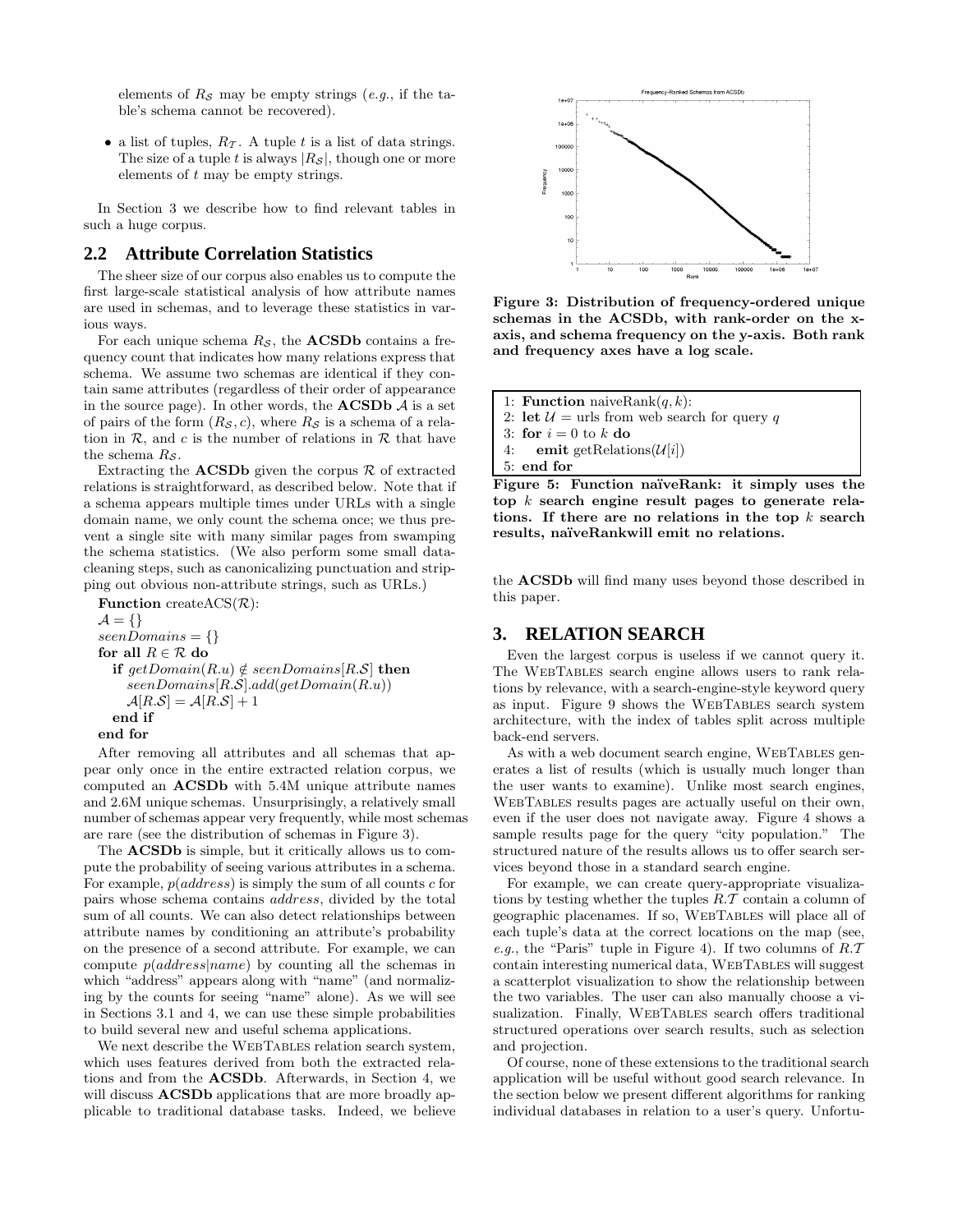

Figure 4: Results of a WEBTABLES keyword query for "city population", showing a ranked list of databases. The top result contains a row for each of the most populous 125 cities, and columns for "City/Urban Area," "Country," "Population," "rank" (the city's rank by population among all the cities in the world), etc. WebTables automatically extracted the data from an HTML table and applied table ranking and formatting (such as the schema-row highlight). It also computed the visualization to the right, which shows the result of clicking on the "Paris" row. The title ("City Mayors. . . ") links to the page where the original HTML table was found.

| 1: <b>Function</b> filter Rank $(q, k)$ :                      |
|----------------------------------------------------------------|
| 2: let $\mathcal{U} =$ ranked urls from web search for query q |
| 3: let $numEmitted = 0$                                        |
| 4: for all $u \in \mathcal{U}$ do                              |
| 5: for all $r \in \text{getRelations}(u)$ do                   |
| if $numEmitted \geq k$ then<br>6:                              |
| 7:<br>return                                                   |
| $8:$ end if                                                    |
| 9:<br>emit r; $numEmitted + +$                                 |
| end for<br>10:                                                 |
| $11:$ end for                                                  |

Figure 6: Function filterRank: similar to naïveRank, it will go as far down the search engine result pages as necessary to find  $k$  relations.

nately, the traditional inverted text index cannot support these algorithms efficiently, so in Section 3.2 we also describe additional index-level support that WebTables requires.

#### **3.1 Ranking**

Keyword ranking for documents is well-known and understood, and there has been substantial published work on keyword access to traditional relational databases. But keyword ranking of individual databases is a novel problem, largely because no one has previously obtained a corpus of databases large enough to require search ranking.

Ranking for web-extracted relations poses a unique set of challenges: relations do not exist in a domain-specific schema graph, as with relational keyword-access systems (e.g., DBXplorer[2], DISCOVER [14]), page-level features like word frequencies apply ambiguously to tables embedded in the page  $(e.g., it is not clear which table in the page)$ 

| $\mathbf{r}$ . <b>I</b> another recounter contains $\mathbf{q}$ , $\mathbf{w}$ ). |
|-----------------------------------------------------------------------------------|
| 2: let $\mathcal{R} =$ set of all relations extracted from corpus                 |
| 3: let $score(r \in \mathcal{R})$ = combination of per-relation fea-              |
| tures in Table 2                                                                  |
|                                                                                   |

4: sort  $r \in \mathcal{R}$  by score $(r)$ 

1: **Function** feature  $\text{Rank}(a, k)$ :

- 5: for  $i = 0$  to k do
- 6: emit  $\mathcal{R}[i]$
- 7: end for

Figure 7: Function featureRank: score each relation according to the features in Table 2. Rank by that score and return the top  $k$  relations.

is described by a frequent-word; further, attribute labels for a relational table are extremely important, even if they appear infrequently), and even a high-quality page may contain tables of varying quality  $(e.g., a$  table used for interface element layout). Relations also have special features that may reveal their subject matter: schema elements should provide good summaries of the subject matter, tuples may have a key-like element that summarizes the row, and we may be able to discern relation quality by looking at the relation size and the distribution of NULLs.

To rank our extracted WebTables relations, we created a series of ranking functions of increasing complexity, listed in Figures 5, 6, 7, and 8. Each of these functions accept as input a query q and a top-k parameter k. Each invokes the emit function to return a relation to the user.

The first, naïveRank, simply sends the user's query to a search engine and fetches the top-k pages. It returns extracted relations in the URL order returned by the search engine. If there is more than one relation extracted per page, we return it in document-order. If there are fewer than  $k$  ex-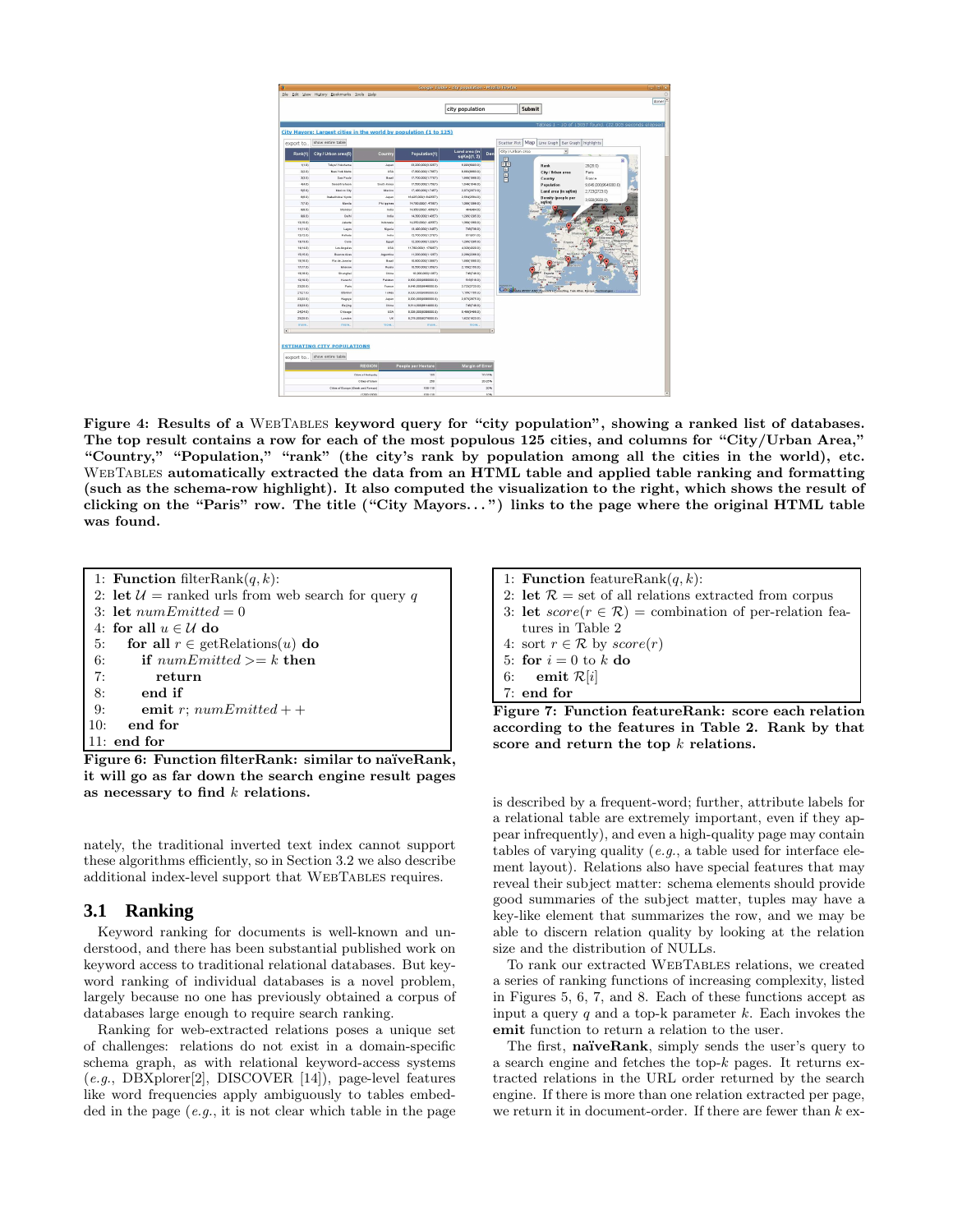| 1: <b>Function</b> cohere( $R$ ):<br>2: $totalPMI = 0$                       |
|------------------------------------------------------------------------------|
| 3: for all $a \in \text{attrs}(R)$ , $b \in \text{attrs}(R)$ , $a \neq b$ do |
| 4: $totalPMI = PMI(a, b)$<br>$5:$ end for                                    |
| 6: return $totalPMI/( R  * ( R -1))$                                         |
| 1: Function $pmi(a, b)$ :                                                    |
| 2: return $log(\frac{p(a,b)}{p(a)*p(b)})$                                    |

Figure 8: The coherency score measures how well attributes of a schema fit together. Probabilities for individual attributes are derived using statistics in the ACSDb.

tracted relations in these pages, naïveRank will not go any deeper into the result list. Although very basic, naïveRank roughly simulates what a modern search engine user must do when searching for structured data. As we will see in the experimental results in Section 5.1, using this algorithm to return search results is not very satisfactory.

Algorithm filterRank is similar to naïveRank, but slightly more sophisticated. It will march down the search engine results until it finds k relations to return. The ordering is the same as with **naïveRank**. Because search engines may return many high-ranking pages that contain no relational data at all, even this basic algorithm can be a large help to someone performing a relation search.

Figure 7 shows featureRank, the first algorithm that does not rely on an existing search engine. It uses the relation-specific features listed in Table 2 to score each extracted relation in our corpus. It sorts by this score and returns the top-k results.

We numerically combined the different feature scores using a linear regression estimator trained on more than a thousand (q, relation) pairs, each scored by two human judges. Each judge gave a pair a quality score between 1 and 5. The features from Table 2 include both query-independent and query-dependent elements that we imagined might describe a relevant relation. The two most heavily-weighted features for the estimator are the number of hits in each relation's schema, and the number of hits in each relation's leftmost column. The former fits our intuition that attribute labels are a strong indicator of a relation's subject matter. The latter seems to indicate that values in the leftmost column may act something like a "semantic key," providing a useful summary of the contents of a data row.

The final algorithm, schemaRank, is the same as featureRank, except that it also includes the ACSDb-based schema coherency score, which we now describe. Intuitively, a coherent schema is one where the attributes are all tightly related to one another in the ACSDb schema corpus. For example, a schema that consists of the attributes "make" and "model" should be considered highly coherent, and "make" and "zipcode" much less so. The coherency score is defined formally in Figure 8.

The core of the coherency score is a measure called Pointwise Mutual Information (or PMI), which is often used in computational linguistics and web text research, and is designed to give a sense of how strongly two items are related [8, 11, 25]. PMI will be large and positive when two



Figure 9: The WEBTABLES search system. The inverted table index is segmented by term and divided among a pool of search index servers. A single frontend search server accepts the user's request, transmits it to all of the index servers, and returns a reply.

variables strongly indicate each other, zero when two variables are completely independent, and negative when variables are negatively-correlated.  $pmi(a, b)$  requires values for  $p(a)$ ,  $p(b)$ , and  $p(a, b)$ , which in linguistics research are usually derived from a text corpus. We derive them using the ACSDb corpus.

The coherency score for a schema s is the average of all possible attribute-pairwise PMI scores for the schema. By taking an average across all the PMI scores, we hope to reward schemas that have highly-correlated attributes, while not overly-penalizing relations with a single "bad" one.

We will see in Section 5.1 that schemaRank performs the best of our search algorithms.

To complete our discussion, we now describe the systemslevel support necessary to implement the above algorithms. Unfortunately, the traditional inverted index cannot support operations that are very useful for relation ranking.

#### **3.2 Indexing**

Traditional search engines use a simple inverted index to speed up lookups, but the standard index cannot efficiently retrieve all the features listed in Table 2.

Briefly, the inverted index is a structure that maps each term to a sorted posting list of (docid, offset) pairs that describe each occurrence of the term in the corpus. When the search engine needs to test whether two search terms are in the same document, it simply steps through the terms' inverted posting lists in parallel, testing to see where they share a docid. To test whether two words are adjacent, the search engine also checks if the words have postings at adjacent offset values. The offset value may also be useful in ranking: for example, words that appear near the top of a page may be considered more relevant.

Unlike the "linear text" model that a single offset value implies, WebTables data exists in two dimensions, and the ranking function uses both the horizontal and vertical offsets to compute the input scoring features. Thus, we adorn each element in the posting list with a two-dimensional  $(x, y)$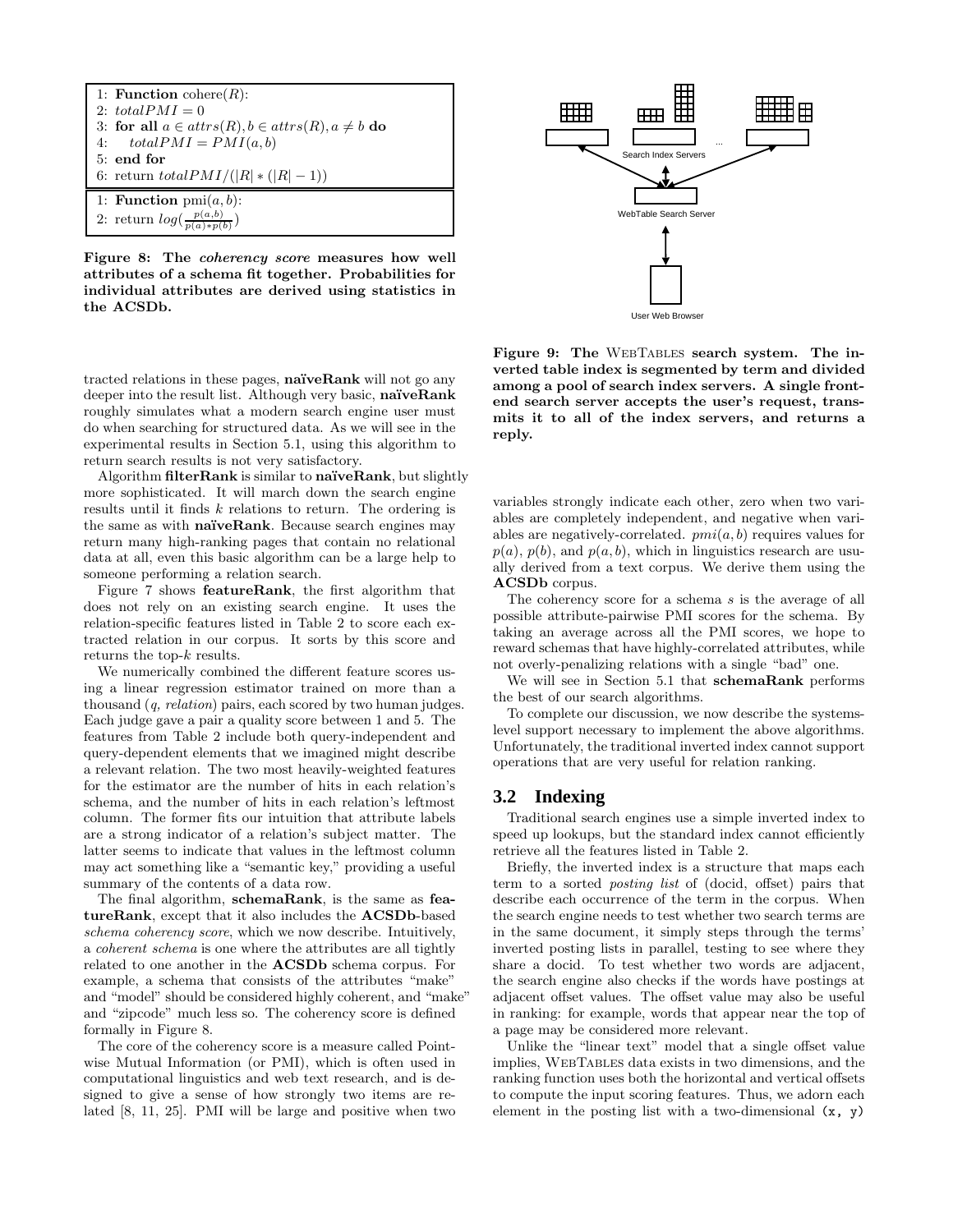

Table 2: Selected text-derived features used in the search ranker.

offset that describes where in the table the search term can be found. Using this offset WebTables can compute, for example, whether a single posting is in the leftmost column, or the top row, or both.

Interestingly, the user-exposed search query language can also take advantage of this new index style. WebTables users can issue queries that include various spatial operators like samecol and samerow, which will only return results if the search terms appear in cells in the same column or row of the table. For example, a user can search for all tables that include Paris and France on the same row, or for tables with Paris, London, and Madrid in the same column.

## **4.** ACSDb **APPLICATIONS**

The ACSDb is a unique dataset that enables several novel pieces of database software, applicable beyond the recovered relations themselves. In this section we describe three separate problems, and present an ACSDb-based solution for each. First, we show how to perform schema autocomplete, in which WEBTABLES suggests schema elements to a database designer. Synonym discovery is useful for providing synonyms to a schema matching system; these synonyms are more complete than a natural-language thesaurus would be, and are far less expensive to generate than humangenerated domain-specific synonym sets. Finally, we introduce a system for *join-graph traversal* that enables users to effectively browse the massive number of schemas extracted by the WebTables system.

All of our techniques rely on attribute and schema probabilities derived from the ACSDb. Similar corpus-based techniques have been used successfully in natural language processing and information extraction [4, 11, 19]. However, we are not aware of any similar technique applied to the structured-data realm, possibly because no previous database corpus has been large enough.

#### **4.1 Schema Auto-Complete**

Inspired by the word and URL auto-complete features common in word-processors and web browsers, the schema auto-complete application is designed to assist novice database designers when creating a relational schema. We focus on schemas consisting of a single relation. The user enters one or more domain-specific attributes, and the schema autocompleter guesses the rest of the attribute labels, which should be appropriate to the target domain. The user may accept all, some, or none of the auto-completer's suggested attributes.

| 1: Function SchemaSuggest $(I, t)$ :             |
|--------------------------------------------------|
| 2: $S = I$                                       |
| 3: while $p(S-I I) > t$ do                       |
| 4: $a = max_{a \in A \setminus S} p(a, S - I I)$ |
| 5: $S = S \cup a$                                |
| 6: return $S$                                    |
| 7: end while                                     |

Figure 10: The SchemaSuggest algorithm repeatedly adds elements to  $S$  from the overall attribute set A. We compute attribute probabilities  $p$  by examining counts in the ACSDb (perhaps conditioning on another schema attribute). The threshold  $t$ controls how aggressively the algorithm will suggest additional schema elements; we set  $t$  to be 0.01 for our experiments.

For example, when the designer enters make, the system suggests model, year, price, mileage, and color. Table 3 shows ten example input attributes, followed by the output schemas given by the auto-completer. Note that this problem is quite different from that described by Nandi and Jagadish [22], who described an end-user autocomplete-style interface for querying an existing database. In contrast, our system is for schema design (not query processing). Accordingly, our system has no input database to use for ranking guidance, and has no reason to perform query operations such as selection, projection, etc.

We can say that for an input  $I$ , the best schema  $S$  of a given size is the one that maximizes  $p(S - I|I)$ . The probability of one set of attributes given another set can be easily computed by counting attribute cooccurrences in the ACSDb schemas.

It is possible to find a schema using a greedy algorithm that always chooses the next-most-probable attribute, stopping when the overall schema's probability goes below a threshold value. (See Figure 10 for the formal algorithm.) This approach is not guaranteed to find the maximal schema, but it does offer good interaction qualities; when proposing additional attributes, the system never "retracts" previous attribute suggestions that the user has accepted.

The greedy approach is weakest when dealing with attributes that occupy two or more strongly-separated domains. For example, consider the "name" attribute, which appears in so many distinct domains (e.g., address books, file listings, sports rosters) that even the most-probable response is not likely to be useful to the end-user, who may not know her target schema but certainly has a subject area in mind. In such situations, it might be better to present several thematic options to the user, as we do in "join graph traversal" described below in Section 4.3.

# **4.2 Attribute Synonym-Finding**

An important part of schema matching is finding synonymous column labels. Traditionally, schema-matchers have used a synonym-set from a hand-made thesaurus [17, 24]. These thesauri are often either burdensome to compile or contain only natural-language strings (excluding, say, tel-# or num-employees). The ACSDb allows us to automatically find synonyms between arbitrary attribute strings.

The synonym-finder takes a set of context attributes, C, as input. It must then compute a list of attribute pairs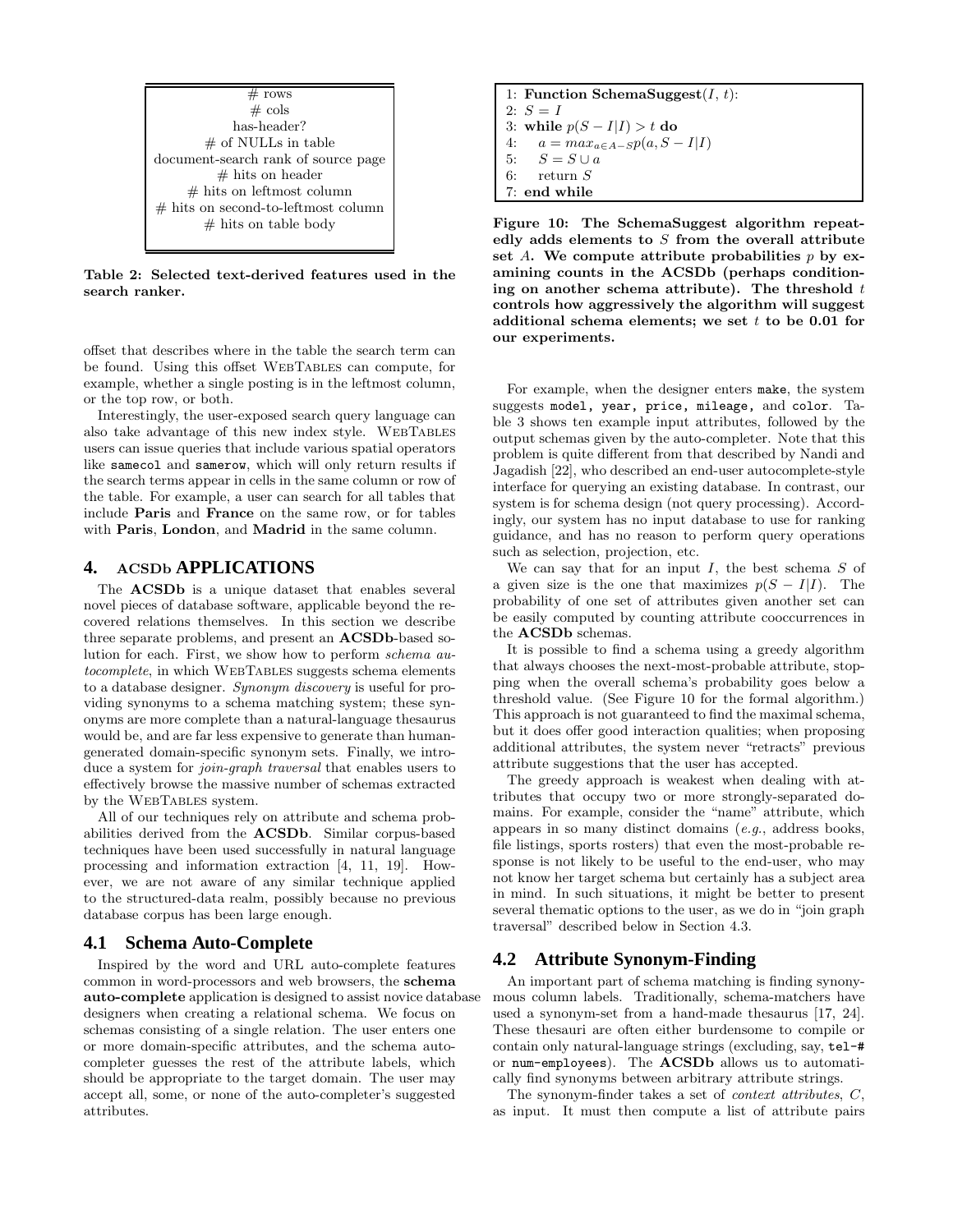| Input attribute | Auto-completer output                                                                       |
|-----------------|---------------------------------------------------------------------------------------------|
| name            | name, size, last-modified, type                                                             |
| instructor      | instructor, time, title, days, room, course                                                 |
| elected         | elected, party, district, incumbent, status, opponent, description                          |
| ab              | ab, h, r, bb, so, rbi, avg, lob, hr, pos, batters                                           |
| stock-symbol    | stock-symbol, securities, pct-of-portfolio, num-of-shares, mkt-value-of-securities, ratings |
| company         | company, location, date, job-summary, miles                                                 |
| director        | director, title, year, country                                                              |
| album           | album, artist, title, file, size, length, date/time, year, comment                          |
| sqft            | sqft, price, baths, beds, year, type, lot-sqft, days-on-market, stories                     |
| goals           | goals, assists, points, player, team, gp                                                    |

Table 3: Ten input attributes, each with the schema generated by the WEBTABLES auto-completer.

| Input context | Synonym-finder outputs                                                          |
|---------------|---------------------------------------------------------------------------------|
| name          | e-mail email, phone telephone, e-mail address email address, date last-modified |
| instructor    | course-title   title, day   days, course   course-#, course-name   course-title |
| elected       | candidate name, presiding-officer speaker                                       |
| ab            | k so, h hits, avg ba, name player                                               |
| stock-symbol  | company company-name, company-name securities, company option-price             |
| company       | phone   telephone, job-summary   job-title, date   posted                       |
| director      | film   title, shares-for   shares-voted-for, shares-for   shared-voted-in-favor |
| album         | song title, song track, file song, single song, song-title title                |
| sqft          | bath   baths, list   list-price, bed   beds, price   rent                       |
| goals         | name player, games   gp, points   pts, club   team, player   player-name        |

Table 4: Partial result sets from the WEBTABLES synonym-finder, using the same attributes as in Table 3.



Figure 11: The SynFind algorithm finds all potential synonym pairs that have occurred with  $C$  in the ACSDb and have not occurred with each other, then scores them according to the syn function

P that are likely to be synonymous in schemas that contain C. For example, in the context of attributes album, artist, the ACSDb synonym-finder outputs song/track. Of course, our schemas do not include constraints nor any kind of relationship between attributes other than simple schema-co-membership.

Our algorithm is based on a few basic observations: first, that synonymous attributes  $a$  and  $b$  will never appear together in the same schema, as it would be useless to duplicate identical columns in a single relation  $(i.e.,$  it must be true that the **ACSDb**-computed probability  $p(a, b) = 0$ .

Second, that the odds of synonymity are higher if  $p(a, b) = 0$ despite a large value for  $p(a)p(b)$ . Finally, we observe that two synonyms will appear in similar contexts: that is, for a and b and a third attribute  $z \notin C$ ,  $p(z|a, C) \cong p(z|b, C)$ .

We can use these observations to describe a  $syn$  score for attributes  $a, b \in A$ , with context attributes C:

$$
syn(a,b) = \frac{p(a)p(b)}{\epsilon + \sum_{z \in A} (p(z|a,C) - p(z|b,C))^2}
$$

The value of  $syn(a, b)$  will naturally be higher as the numerator probabilities go up and there is a greater "surprise" with  $p(a, b) = 0$  at the same time that  $p(a)p(b)$  is large. Similarly, the value of  $syn(a, b)$  will be high when the attributes frequently appear in similar contexts and thereby drive the denominator lower.

Our SynFind algorithm (see Figure 11) takes a context C as input, ranks all possible synonym pairs according to the above formula, and returns pairs with score higher than a threshold  $t$ . Table 4 lists synonyms found by WEBTABLES for a number of input contexts.

#### **4.3 Join Graph Traversal**

The library of schemas extracted by WEBTABLES should be very helpful to a schema designer looking for advice or examples of previous work. Unfortunately, there is no explicit join relationship information in the schemas we extract, so WebTables must somehow create it artificially. The goal is not to "reproduce" what each schema's designers may have intended, but rather to provide a useful way of navigating this huge graph of 2.6M unique schemas. Navigating the schemas by join relationship would be a good way of describ-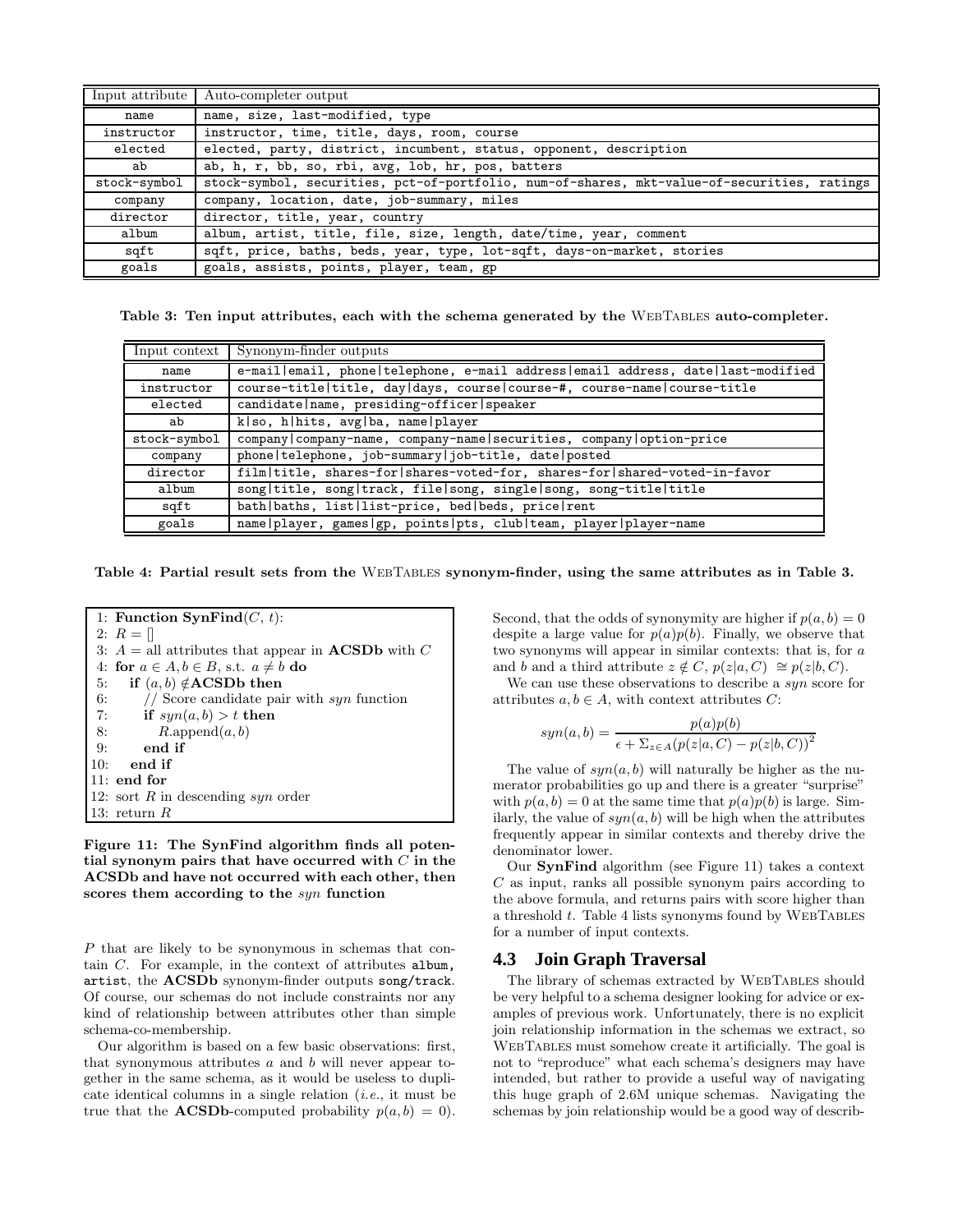```
1: Function ConstructJoinGraph(A, \mathcal{F}):
 2: \mathcal{N} = \{\}3: \mathcal{L} = \{\}4: for (S, c) \in A do
 5: \mathcal{N}.\text{add}(\mathcal{S})6: end for
 7: for S, c \in A do
 8: for attr \in \mathcal{F} do
 9: if attr \in \mathcal{S} then
10: \mathcal{L}.\text{add}((\text{attr}, \mathcal{F}, \mathcal{S}))11: end if<br>12: end for
         end for
13: end for
14: return \mathcal{N}, \mathcal{L}
```
Figure 12: ConstructJoinGraph creates a graph of nodes  $(N)$  and links  $(L)$  that connect any two schemas with shared attributes. We only materialize the locally-viewable portion, from a focal schema  $F$ ; this is sufficient to allow the user access to any of its neighbors. The function also takes the ACSDb A as input.

ing relationships between domains and is a well-understood browsing mode, thanks to web hypertext.

We construct the basic join graph  $N$ ,  $\mathcal{L}$  by creating a node for each unique schema, and an undirected join link between any two schemas that share a label. Thus, every schema that contains name is linked to every other schema that contains name. We describe the basic join graph construction formally in Figure 12. We never materialize the full join graph at once, but only the locally-viewable portion at a focal schema F.

A single attribute generally links to many schemas that are very similar. For example, size occurs in many filesystemcentric schemas: [description, name, size], [description, offset, size], and [date, file-name, size]. But size also occurs in schemas about personal health ([height, size, weight]) and commerce [price, quantity, size]. If we could cluster together similar schema neighbors, we could dramatically reduce the "join graph clutter" that the user must face.

We can do so by creating a measure for *join neighbor* similarity. The function attempts to measure whether a shared attribute  $D$  plays a similar role in its schemas  $X$  and Y. If D serves the same role in each of its schemas, then those schemas can be clustered together during join graph traversal.

$$
neighborSim(X, Y, D) = \frac{1}{|X||Y|} \sum_{a \in X, b \in Y} log(\frac{p(a, b|D)}{p(a|D)p(b|D)})
$$

The function  $neighborSim$  is very similar to the *coherency* score in Figure 8. The only difference is that the probability inputs to the PMI function are conditioned on the presence of a shared attribute. The result is a measure of how well two schemas cohere, apart from contributions of the attribute in question. If they cohere very poorly despite the shared attribute, then we expect that  $D$  is serving different roles in each schema (e.g., describing filesystems in one, and commerce in the other), and thus the schemas should be kept in separate clusters.

Clustering is how  $neighborSim$  helps with join graph traver-

sal. Whenever a join graph user wants to examine outgoing links from a schema  $S$ , WEBTABLES first clusters all of the schemas that share an attribute with S. We use simple agglomerative clustering with neighborSim as its distance metric. When the user chooses to traverse the graph to a neighboring schema, she does not have to choose from among hundreds of raw links, but instead first chooses one from a handful of neighbor clusters.

# **5. EXPERIMENTAL RESULTS**

We now present experimental results for relation ranking and for the three ACSDb applications.

## **5.1 Relation Ranking**

We evaluated the WEBTABLES ranking algorithms described in Section 3.1: naïveRank, filterRank, featureRank, and schemaRank.

Just as with the training set described in Section 3, we created a test dataset by asking two human judges to rate a large set of (query, relation) pairs from 1 to 5 (where 5 denotes a relation that is perfectly relevant for the query, and 1 denotes a completely irrelevant relation). We created 1000 pairs, divided over a workload of 30 queries. These queries were chosen by hand to plausibly yield structured data, but they were frozen prior to evaluation. For featureRank and schemaRank, which incorporate a series of clues about the relation's relevance to the query, we chose feature weights using a trained linear regression model (from the WEKA package) [27].

We composed the set of query, relation pairs by first sending all the queries to naïveRank, filterRank, featureRank, and schemaRank, and recording all the URLs that they emitted. We then gathered all the relations derived from those URLs, and asked the judges to rate them. Obviously it is impossible for human judges to consider every possible relation derived from the web, but our judges did consider all the "plausible" relations - those generated by any of a number of different automated techniques. Thus, when we rank all the relations for a query in the humanjudged order, we should obtain a good approximation of the "optimal" relation ranking.

We will call a relation "relevant" to its query if the table scored an average of 4 or higher by the judges. Table 5 shows the number of relevant results in the top- $k$  by each of the rankers, presented as a fraction of the score from the optimal human-judged list. Results are averaged over all queries in the workload.

There are two interesting points about the results in Table 5. First, Rank-ACSDb beats Naïve (the only solution for structured data search available to most people) by 78-  $100\%$ . Second, all of the non-**Naïve** solutions improve on the optimal solution as  $k$  increases, suggesting that we are doing relatively well at large-grain ranking, but more poorly at smaller scales.

# **5.2 Schema Auto-Completion**

Output schemas from the auto-completion tool are almost always coherent (as seen with the sample outputs from Table 3), but it would also be desirable if they cover the most relevant attributes for each input. We can evaluate whether the tool recalls the relevant attributes for a schema by testing how well its outputs "reproduce" a good-quality test schema.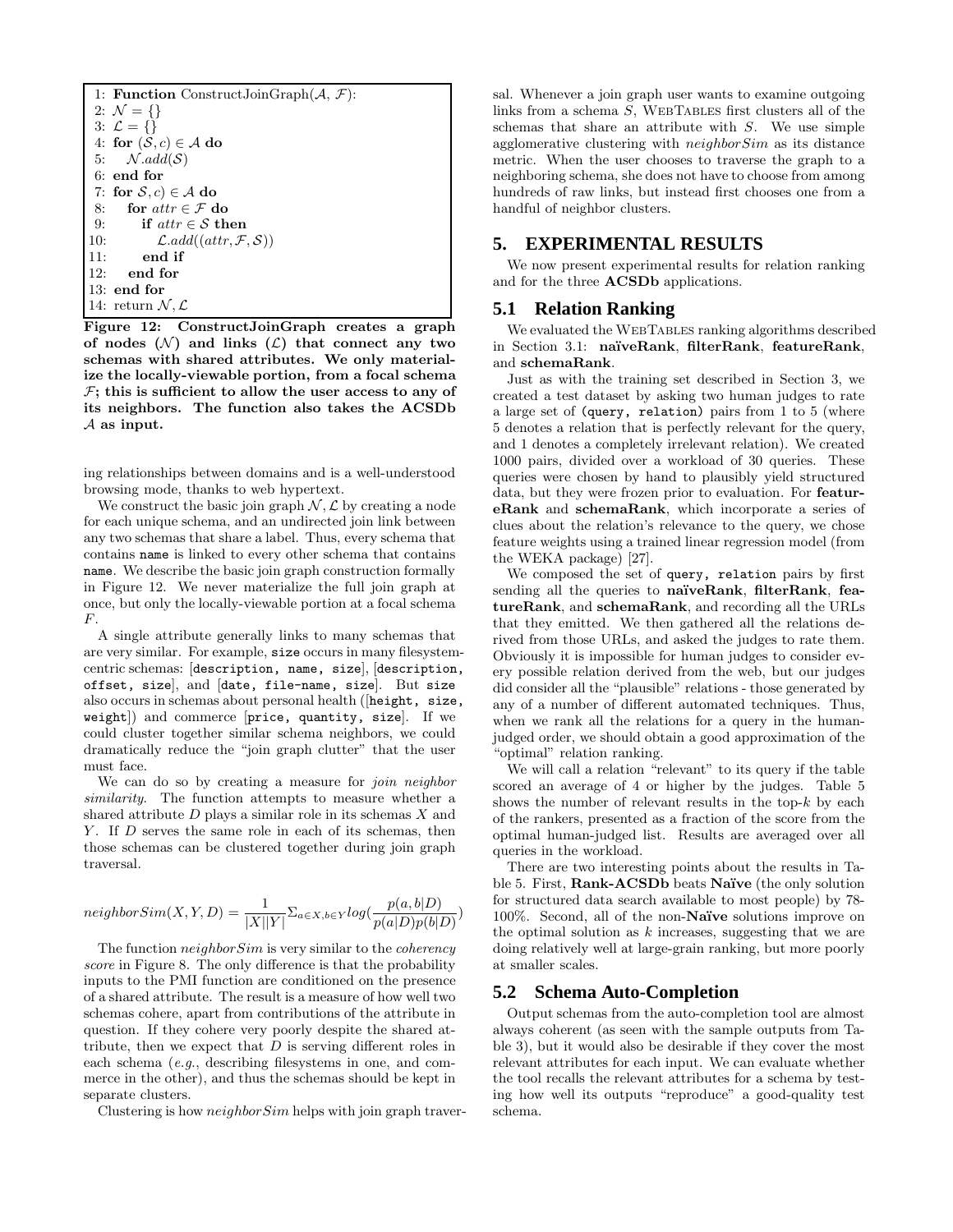|    | Naïve Filter |      |      | Rank   Rank-ACSDb |
|----|--------------|------|------|-------------------|
| 10 | 0.26         | 0.35 | 0.43 | 0.47              |
| 20 | 0.33         | 0.47 | 0.56 | 0.59              |
| 30 | $\rm 0.34$   | 0.59 | 0.66 | ገ.68              |

Table 5: Fraction of high-scoring relevant tables in the top-k, as a fraction of "optimal" results.

| Input        | 1            | $\bf{2}$      | 3    |
|--------------|--------------|---------------|------|
| name         | $\mathbf{0}$ | 0.6           | 0.8  |
| instructor   | 0.6          | 0.6           | 0.6  |
| elected      | 1.0          | 1.0           | 1.0  |
| ab           | $\mathbf{0}$ | $\mathbf{0}$  | 0    |
| stock-symbol | 0.4          | 0.8           | 0.8  |
| company      | 0.22         | 0.33          | 0.44 |
| director     | 0.75         | 0.75          | 1.0  |
| album        | 0.5          | $0.5^{\circ}$ | 0.66 |
| sqft         | 0.5          | $0.66\,$      | 0.66 |
| goals        | 0.66         | 0.66          | 0.66 |
| Average      | 0.46         | 0.59          | 0.62 |

Table 6: Schema auto-complete's rate of attribute recall for ten expert-generated test schemas. Autocomplete is given three "tries" at producing a good schema.

To generate these test schemas, we asked six humans who are familiar with database schemas to create an attribute list for each of ten databases, given only the inputs listed in Tables 3 and 4. For example, when given the prompt company, one user responded with ticker, stock-exchange, stock-price. We retained all the attributes that were suggested at least twice. The resulting test schemas contained between 3 and 9 attributes.

We then compared these test schemas against the schemas output by the WebTables auto-completion tool when given the same inputs. To allow the tool to guess multiple correct schemas for a single input topic, we allowed the autocompletion tool to attempt multiple "tries"; after the algorithm from Section 4.1 emitted a schema  $S$ , we simply removed all members of  $S$  from the  $ACSDb$ , and then reran the algorithm. We gave the auto-completion tool three "tries" for each input.

Table 6 shows the fraction of the input schemas that WebTables was able to reproduce. By its third output, WebTables reproduced a large amount of all the test schemas except one<sup>3</sup>, and it often did well on its first output. Giving WebTables multiple tries allows it to succeed even when an input is somewhat ambiguous. For example, the WebTables schema listed in Table 3 (its first output) describes filesystem contents. But on its second run, WEBTABLES's output contained address-book information (e.g., office, phone, title); the test schema for name contained exclusively attributes for the address-book domain.

#### **5.3 Synonym-Finding**

<sup>3</sup>No test designer recognized ab as an abbreviation for "atbats," a piece of baseball terminology. WEBTABLES gave exclusively baseball-themed outputs.

| Input        | 5   | 10   | 15   | 20   |
|--------------|-----|------|------|------|
| name         | 1.0 | 0.8  | 0.67 | 0.55 |
| instructor   | 1.0 | 1.0  | 0.93 | 0.95 |
| elected      | 0.4 | 0.4  | 0.33 | 0.3  |
| ab           | 0.6 | 0.4  | 0.33 | 0.25 |
| stock-symbol | 1.0 | 0.6  | 0.53 | 0.4  |
| company      | 0.8 | 0.7  | 0.67 | 0.5  |
| director     | 0.6 | 0.4  | 0.26 | 0.3  |
| album        | 0.6 | 0.6  | 0.53 | 0.45 |
| sqft         | 1.0 | 0.7  | 0.53 | 0.55 |
| goals        | 1.0 | 0.8  | 0.73 | 0.75 |
| Average      | 0.8 | 0.64 | 0.55 | 0.5  |

Table 7: Fraction of correct synonyms in top- $k$ ranked list from the synonym-finder.

We tested the synonym-finder by asking it to generate synonyms for the same set of inputs as seen previously, in Table 4. The synonym-finder's output is ranked by quality. An ideal ranking would present a stream of only correct synonyms, followed by only incorrect ones; a poor ranking will mix them together. We consider only the accuracy of the synonym-finder and do not attempt to assess its overall recall. We asked a judge to determine whether a given synonym pair is accurate or not, and used this information to compute the system's average accuracy for various top-k values. We did not assess a traditional recall measure because there is no reasonable "answer set" to compare against; even a hand-compiled thesaurus will not contain many of the unexpected synonyms (especially typographic ones) that our system can find  $(e,q, \text{tel and tel-#}).$  (Our accuracy data does show raw counts of correct synonyms.)

The results in Table 7 show that the synonym-finder's ranking is very good, with an average of 80% accuracy in the top-5. Attribute synonym-finding is a somewhat different problem from that of linguistic synonym-finding, but our results compare favorably to those of Lin and Pantel's DIRT system, which achieved an accuracy of 57.5% or lower for eight of nine tested topics [15]. The average number of correct results from our system declines as the rank increases, as expected.

## **5.4 Join Graph Traversal**

Most clusters in our test set (which is generated from a workload of 10 focal schemas) contained very few incorrect schema members. Further, these "errors" are often debatable and difficult to assess reliably. It is more interesting to see an actual portion of the clustered join graph, as in Figure 13. In this diagram, the user has visited the "focal schema": [last-modified, name, size], which is drawn at the top center of the diagram. The user has applied join graph clustering to make it easier to traverse the join graph and explore related schemas.

By definition, the focal schema and its neighbor schemas share at least one attribute. This figure shows some of the schemas that neighbor [last-modified, name, size]. Neighbors connected via last-modified are in the left-hand column, neighbors via name are in the center column, and neighbors who share size are at the right.

Every neighbor schema is part of a cluster. (We have an-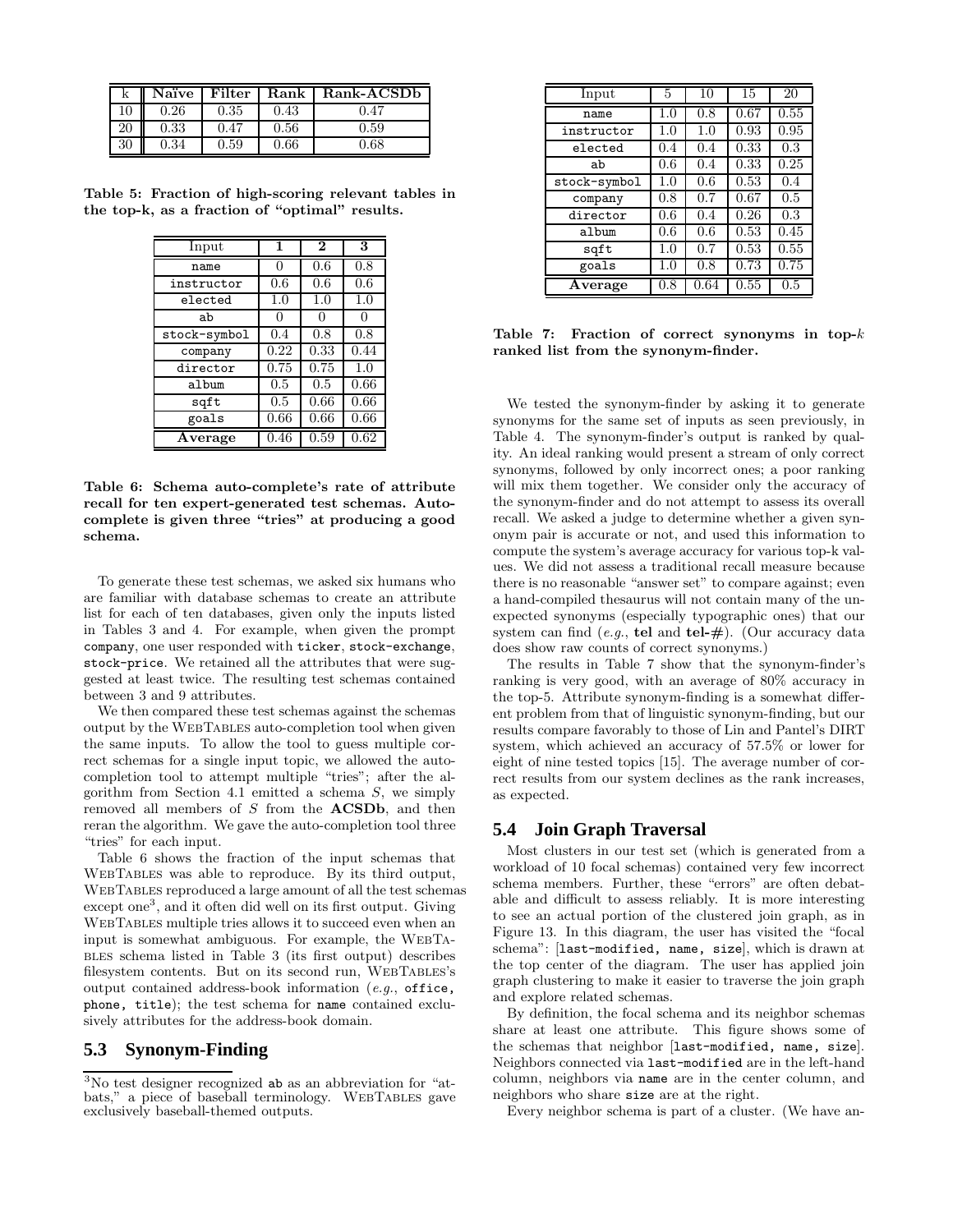

Figure 13: A neighbor-clustered view of the join graph, from focal schema [last-modified, name, size]. Schemas in the left-hand column share the last-modified attribute with the focal schema; schemas in the center column share name, and schemas at right share size. Similar schemas are grouped together in cluster boxes. The annotation under each box describes the total number of schemas and the theme of the cluster.

notated each cluster with the full cluster size and the rough subject area that the cluster seems to capture.) Without these thematic clusters in place, the join graph user would have no reasonable way to sort or choose through the huge number of schemas that neighbor the focal schema.

In Figure 13, most of the schemas in any given cluster are extremely similar. However, there is one schema (namely, the [group, joined, name, posts] schema) that has been incorrectly allocated to its cluster. This schema appears to be used for some kind of online message board, but has been badly placed in a cluster of retail-oriented schemas.

# **6. RELATED WORK**

A number of authors have studied the problem of information extraction from a single table, though most have not tried to do so at scale. Gatterbauer, et al. attempted to discover tabular structure without the HTML table tag, through cues such as onscreen data placement [12]. Their approach could make a useful table extractor for WebTables. Chen, et al. tried to extract tables from ASCII text [7]. Penn, et al. attempted to reformat existing web information for handheld devices [23]. Like WEBTABLES, they had to recognize "genuine tables" with true two-dimensional semantics (as opposed to tables used merely for layout). Similarly, as discussed in Section 1, Wang and Hu detected

"good" tables with a classifier, using features that involved both content and layout [26]. They operated on a corpus of just over ten thousand pages and found a few thousand true relations. Zanibbi, et al. offered a survey of table-parsing papers, almost all focused on processing a single table [30]. None of the experiments we found involved corpora of more than a few tens of thousands of tables.

We are not aware of any other effort to extract relational tables from the web at a scale similar to WebTables. The idea of leveraging a corpus of schemas was first considered in [16]. That work considered collections of 40-60 schemas in known domains extracted from various sources, and showed that these schemas can be used to improve the quality of automatically matching pairs of disparate schema. As part of that, [16] used statistics on schema elements similar to ours.

We do not know of any work on automated attributesynonym finding, apart from simple distance metrics used as part of schema matching systems [9, 16, 17, 24]. There has been some work on corpus-driven linguistic synonymfinding in the machine learning community. Turney used language cooccurrence statistics from the Web to answer standardized-test-style synonym questions, but relies on wordproximity statistics that seem inapplicable to structured data [25].

A number of tools have taken advantage of data statistics,